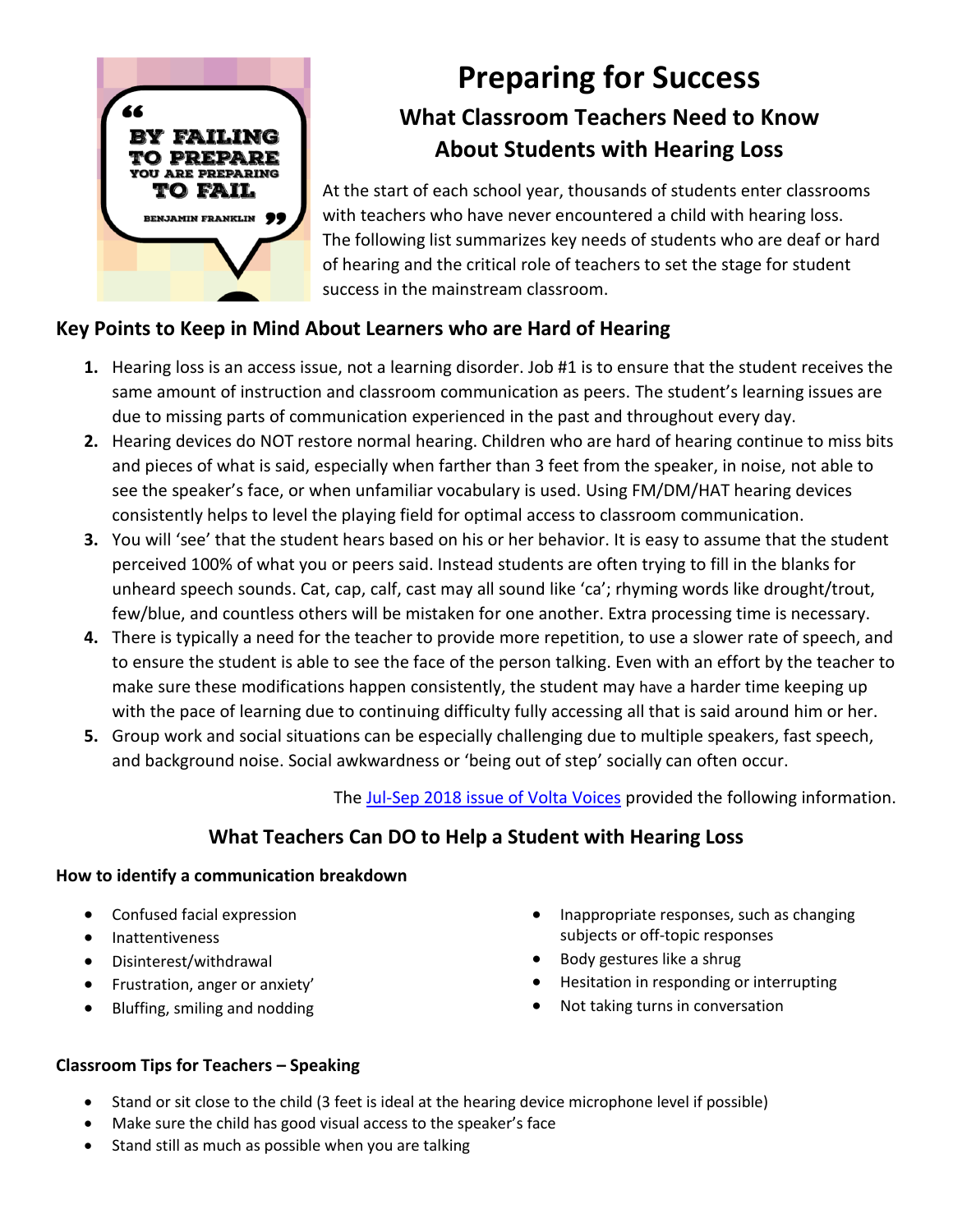- Speak clearly at a slightly slower rate with slightly increased intensity. Emphasize key words. Do NOT over enunciate
- Use natural gestures, exaggerated prosody, and facial expressions

### **Classroom Tips for Teachers – Engaging**

- Ask for clarification: "What did you hear?" and "What are you going to do?" Look for clues that the child did not understand you. Do NOT ask yes/no questions such as "Did you hear me?" or "Do you understand?"
- If the child does not understand, simplify and shorten sentences. Rephrase with simple, more familiar vocabulary.
- Touch the child, call his name, make eye contact or give a visual signal when instructions are given: "Listen: this is important" or "Look at me."
- Expect the child to participate in classroom discussions and group work.
- If you do not understand the child, repeat what you did understand and ask for the rest of the information: "Yes we are on chapter 3. What did you want to know about the instructions?"
- Repeat the essence of a classmate's question or answer. Direct the child's attention to the person speaking by pointing to them as you call on them to answer, and/or say their name.
- State the topic before initiating discussion and state when the topic changes. Preface a change in activity by stating, "Next, we will talk about…" or "Now we are talking about…"

#### **Classroom Tips for Teachers – In the Classroom**

- Provide lists to the parent and/or educational support staff prior to lessons with themes and vocabulary for pre-teaching.
- Ensure good lighting and recognize that dim lighting will impede the child's ability to use visual cues. Do not stand in front of a brightly lit window as that interferes with speechreading.
- Ask classmates to speak one at a time during discussions.
- Use multimedia supports, visual aids, and hands-on demonstrations as much as possible.
- Make sure all visual/audio media is captioned.
- Syntax/Morphol. Self-Advocacy ■ Vocabulary Commun. Repair  $\blacksquare$  Memory Listen/ASL Skills Reading Fluency Social Commun. Emot/Perspective Lang. Processing

**Student Needs that May Require Intervention** 

- Make sure the child has the correct patch cords to allow use of the FM/DM/HAT system for any lessons or assessments provided by computer or media device. Do not assume that headphones will be sufficient to allow the child to hear with their hearing devices.
- If you or classmates are reading aloud, provide the book or a copy of the print for the child to follow along.
- Provide a written summary of any video material or any material that is read aloud.
- Modifications may be necessary, such as one or more peer note takers, extra time on in class assignments and tests, modifications of reading and written assignments, alternative tests, or allowance for oral tests or providing testing in a quiet room.

## **How a Teacher can Manage Peer Conversations**

**If a peer does not understand a child with hearing loss, the teacher can help the child:**

- Repeat at a slower rate, use louder speech, or shorter sentences. "Did you say….?"
- Repeat, emphasizing key words
- Rephrase
- Add more information. "What happened next?" and "When did this happen?"
- Write it or use gestures. Ask the child with hearing loss to "show me".